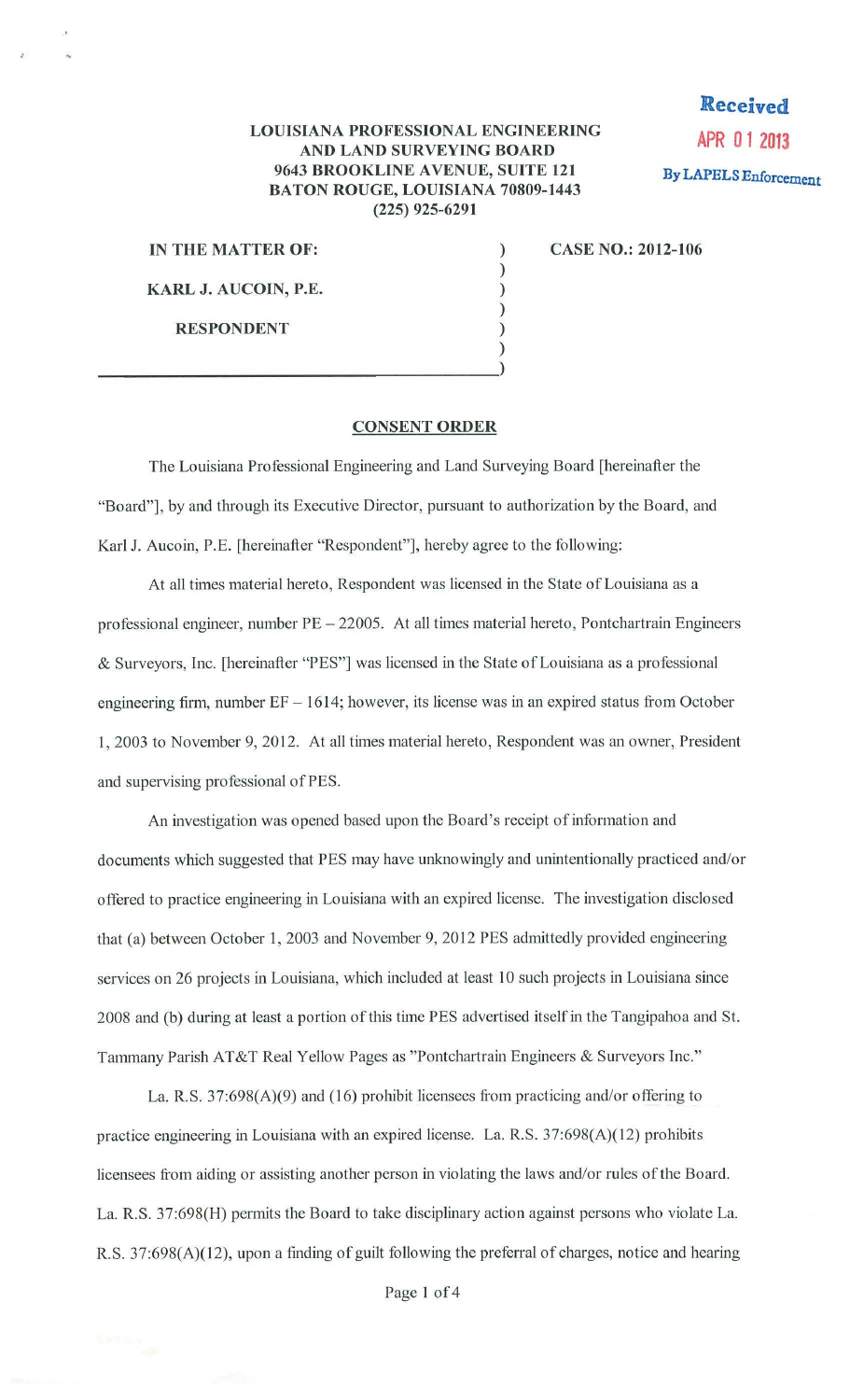and a majority vote of its entire membership authorized to participate in the proceeding. La. R.S.  $37:698(A)(9)$ ,  $(12)$  and  $(16)$  and  $37:698(H)$  were in effect at all times material hereto.

It is undisputed that (a) PES' license to practice and/or offer to practice engineering in Louisiana was unknowingly and unintentionally in an expired status between October I, 2003 and November 9, 2012, (b) during this time period PES practiced and/or offered to practice engineering in Louisiana and (c) Respondent unknowingly and unintentionally aided or assisted PES in violating the laws and/or rules of the Board.

By letter dated February 27, 2013, the Board gave notice to Respondent that it was considering the preterral of charges against Respondent on the grounds that he may have violated La. R.S. 37:698(A)(12), relative to the aiding or assisting of another person in violating the laws and/or rules of the Board.

Wishing to dispense with the need for further disciplinary action and to conclude the instant proceeding without further delay and expense, for the purpose of this proceeding only, Respondent and the Board do hereby enter into this Consent Order, in which Respondent of his own free will consents to the issuance of a Consent Order by the Board, wherein Respondent agrees to (a) pay a fine of one thousand (\$1 ,000.00) dollars, (b) pay administrative costs of three hundred eight and 92/100 (\$308.92) dollars, (c) successfully complete the Board's online Louisiana Laws and Rules Quiz, (d) successfully complete the Board's online Louisiana Professionalism and Ethics Quiz and (e) the publishing of this Consent Order on the Board's website and a summary of this matter in the Board's official journal, the Louisiana Engineer and Surveyor Journal, and the reporting of this matter to the National Council of Examiners for Engineering and Surveying (NCEES), identifying Respondent by name.

Respondent admits to unknowing and unintentional violations of the referenced laws and/or rules regarding the aiding or assisting of another person in violating the laws and/or rules of the Board. Respondent acknowledges awareness of said laws and/or rules and states that he will comply with all applicable laws and rules henceforth. Respondent has been advised of his right to be represented by counsel before the Board and/or to appear at any hearing personally or by counsel and present witnesses and evidence in his own behalf, and he hereby waives this right and his right to appeal; and he states affirmatively that he has been afforded all administrative remedies due him under the law. Respondent further acknowledges awareness of the fact that the Page 2 of 4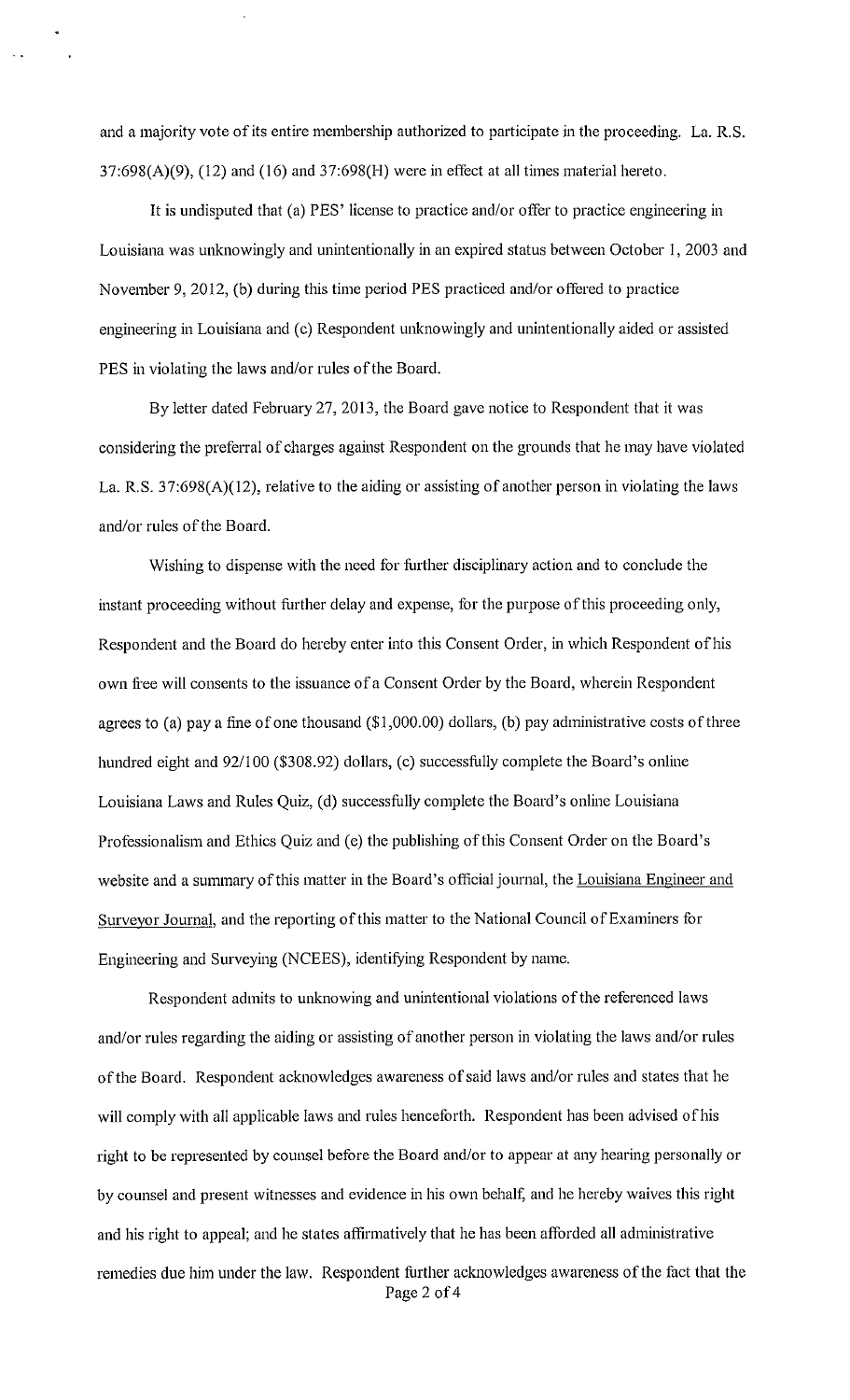signed original of this Consent Order will remain in the custody of the Board as a public record and will be made available for public inspection and copying upon request.

Therefore, in consideration of the foregoing and by signing this Consent Order, Respondent does hereby waive his right to a hearing before the Board, to the presenting of evidence and witnesses in his behalf, to Findings of Fact and Conclusions of Law in this case, and to judicial review of this Consent Order.

Respondent hereby represents (a) that he fully understands the meaning and intent of this Consent Order, including but not limited to its final and binding effect, (b) that he has voluntarily entered into this Consent Order and that no other promise or agreement of any kind has been made to or with him by any person whatsoever to cause the execution of this instrument and (c) that the sanctions set forth in this Consent Order do not prevent the Board from taking further disciplinary or enforcement action against Respondent on matters not specifically addressed in this Consent Order.

WHEREFORE, the Louisiana Professional Engineering and Land Surveying Board and Respondent agree that:

I. Respondent shall pay a fine of one thousand (\$1 ,000.00) dollars, which shall be tendered to the Board by certified check payable to the Board, due upon the signing of this Consent Order; and

2. Respondent shall pay administrative costs of three hundred eight and 92/100 (\$308.92) dollars, which shall be tendered to the Board by certified check payable to the Board, due upon the signing of this Consent Order; and

3. Respondent shall successfully complete the Board's online Louisiana Laws and Rules Quiz with a score of 90% or higher and return it to the Board within sixty (60) days of the effective date of this Consent Order; and

4. Respondent shall successfully complete the Board's online Louisiana Professionalism and Ethics Quiz with a score of 90% or higher and return it to the Board within sixty (60) days of the effective date of this Consent Order; and

5. This Consent Order shall be published on the Board's website and a summary of this matter shall be printed in the official journal of the Board, the Louisiana Engineer and